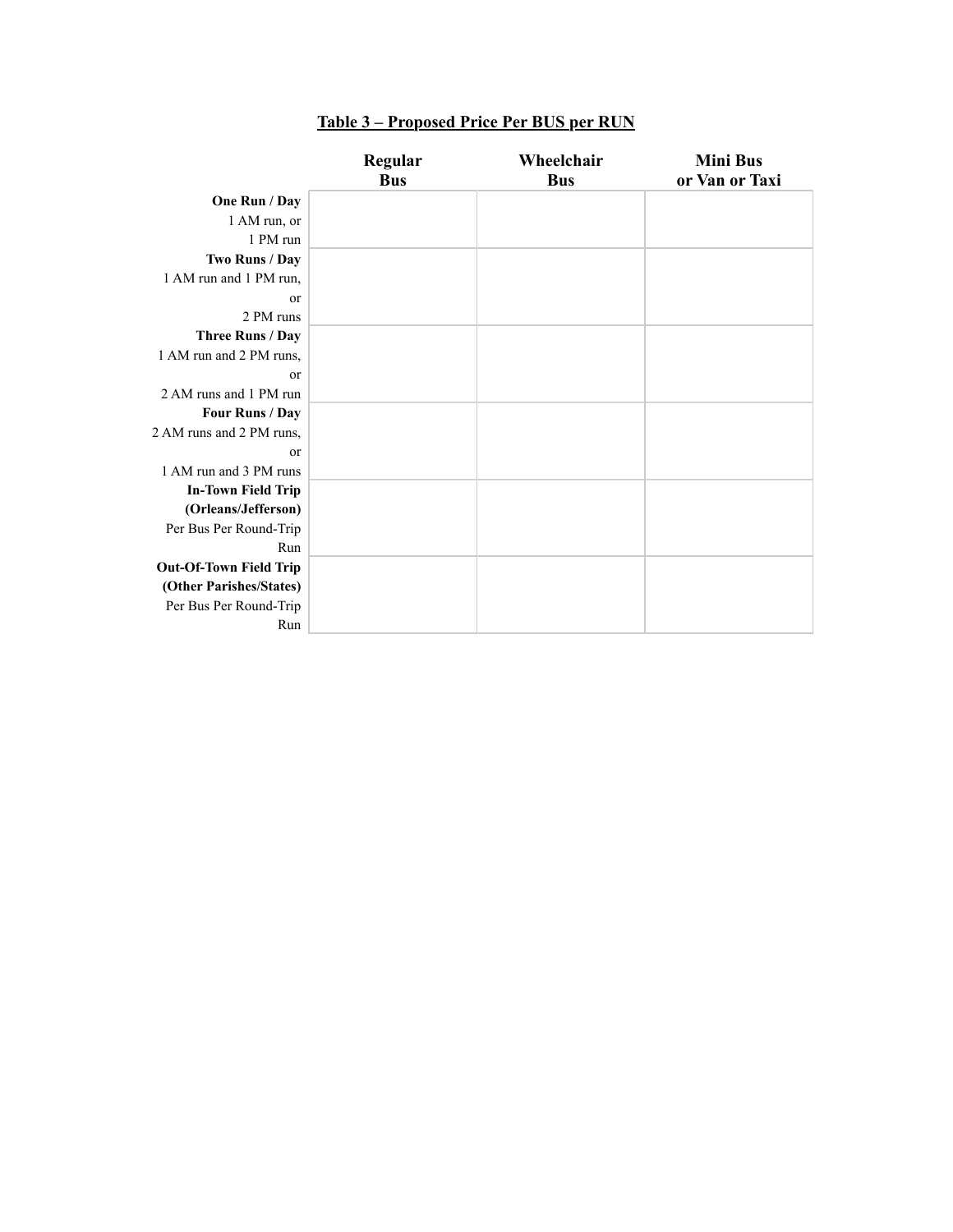|                               | Regular<br><b>Bus</b> | Wheelchair<br><b>Bus</b> | <b>Mini Bus</b><br>or Van or Taxi |
|-------------------------------|-----------------------|--------------------------|-----------------------------------|
| 3-Hour Day                    |                       |                          |                                   |
| 4-Hour Day                    |                       |                          |                                   |
| Or additional cost            |                       |                          |                                   |
| per hour over 3 hours         |                       |                          |                                   |
| 5-Hour Day                    |                       |                          |                                   |
| Or additional cost            |                       |                          |                                   |
| per hour over 4 hours         |                       |                          |                                   |
| <b>6-Hour Day</b>             |                       |                          |                                   |
| Or additional cost            |                       |                          |                                   |
| per hour over 5 hours         |                       |                          |                                   |
| 7-Hour Day                    |                       |                          |                                   |
| Or additional cost            |                       |                          |                                   |
| per hour over 6 hours         |                       |                          |                                   |
| <b>In-Town Field Trip</b>     |                       |                          |                                   |
| (Orleans/Jefferson)           |                       |                          |                                   |
| Per Bus Per Hour              |                       |                          |                                   |
| Indicate Minimum Hours        |                       |                          |                                   |
| <b>Out-Of-Town Field Trip</b> |                       |                          |                                   |
| (Other Parishes/States)       |                       |                          |                                   |
| Per Bus Per Hour              |                       |                          |                                   |
| Indicate Minimum Hours        |                       |                          |                                   |

## **Table 4 – Proposed Price Per BUS per HOUR (Gate to Gate)**